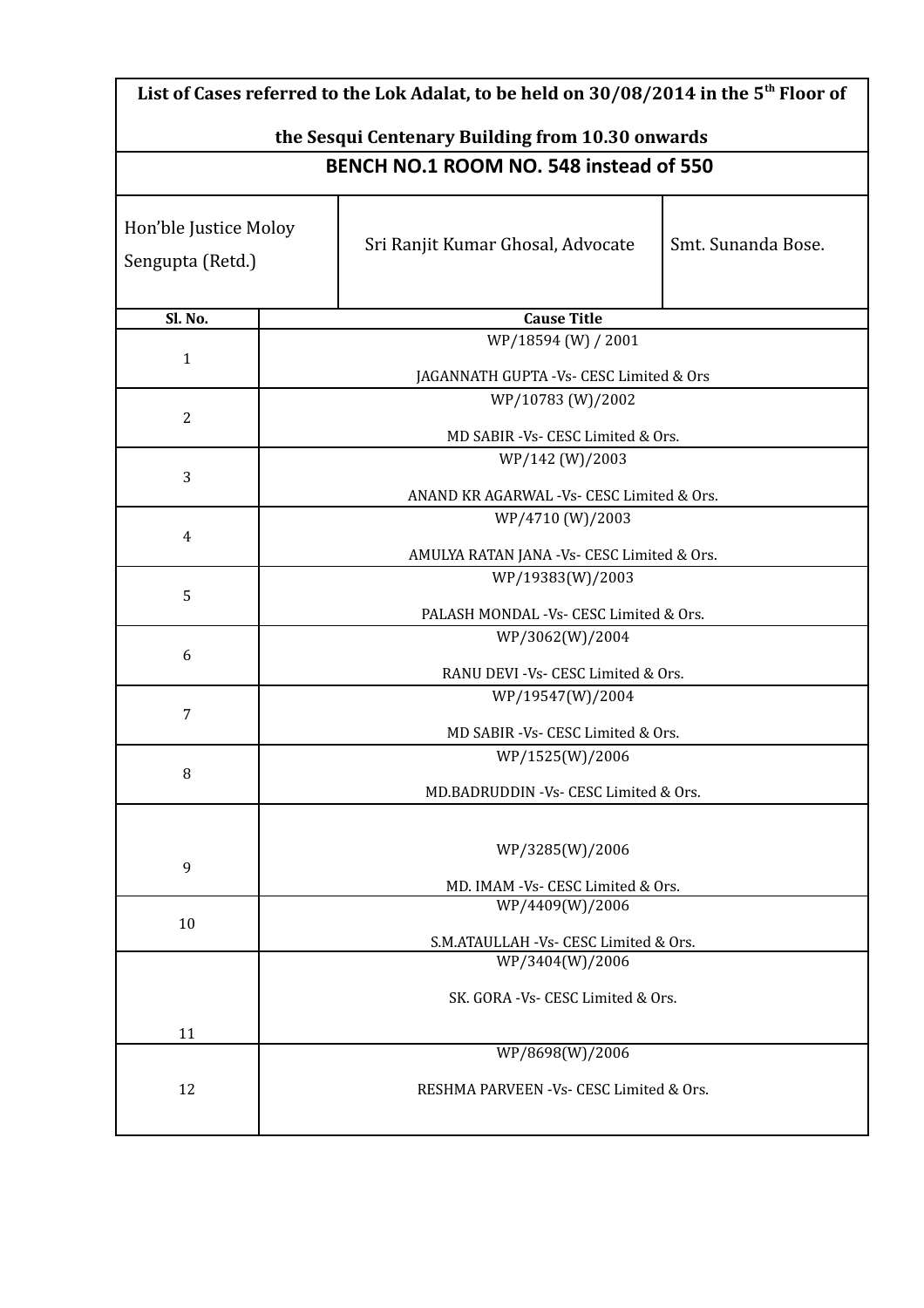|    | WP/4201(W)/2005                                          |
|----|----------------------------------------------------------|
| 13 | M/S SHAMIM AHMED & NASIM AHMED - Vs- CESC Limited & Ors. |
|    | WP/2187(W)/2002                                          |
|    |                                                          |
| 14 | MD TAHIR KHAN -Vs- CESC Limited & Ors.                   |
|    | WP575(W)/2004                                            |
| 15 | Monoj Kr Kakarania VS CESC Ltd & Ors                     |
|    | WP8869(W)/2005                                           |
| 16 |                                                          |
|    | Hemant Kr Agarwal Vs CESC Ltd & Ors<br>WP8867(W)/2005    |
| 17 |                                                          |
|    | Hemant Kr Agarwal Vs CESC Ltd & Ors<br>WP8868(W)/2005    |
| 18 |                                                          |
|    | Mini Agarwal Vs CESC Ltd                                 |
| 19 | WP22046(W)/2005                                          |
|    | S.D.Hydraulic & Eqipment Vs CESC Ltd & Ors               |
|    | WP26592(W)/2008                                          |
| 20 | Ranjit Singh Vs CESC Ltd & Ors                           |
| 21 | WP2479(W)/2002                                           |
|    | Sri Umaraw Kumar Agarwal Vs CESC Ltd & Ors               |
|    | WP 12544(W)/2004                                         |
| 22 | Sashi Tape Company Vs CESC Ltd & Ors                     |
|    | WP3814(W)/2005                                           |
| 23 |                                                          |
|    | Jana Industries Vs CESC Ltd & Ors<br>WP585(W)/2005       |
| 24 |                                                          |
|    | A.Q. Industries Vs CESC Ltd & Ors                        |
| 25 | WP10411(W)/2005                                          |
|    | Amit Kumar Upadhyay Vs CESC Ltd & Ors                    |
| 26 | WP719(W)/2010                                            |
|    | Mr Joy Naryan Shaw Vs CESC Ltd & Ors                     |
|    | WP17773(W)/2006                                          |
| 27 | Smt Bina Jaiswal Vs CESC Ltd & Ors                       |
|    | WP6269(W)/2003                                           |
| 28 | M/S Prakash Lubriquipment Pvt Ltd Vs CESC Ltd & Ors      |
|    | WP 5796(W)/2004                                          |
| 29 | M/S Prakash Lubriquipment Pvt Ltd Vs CESC Ltd & Ors      |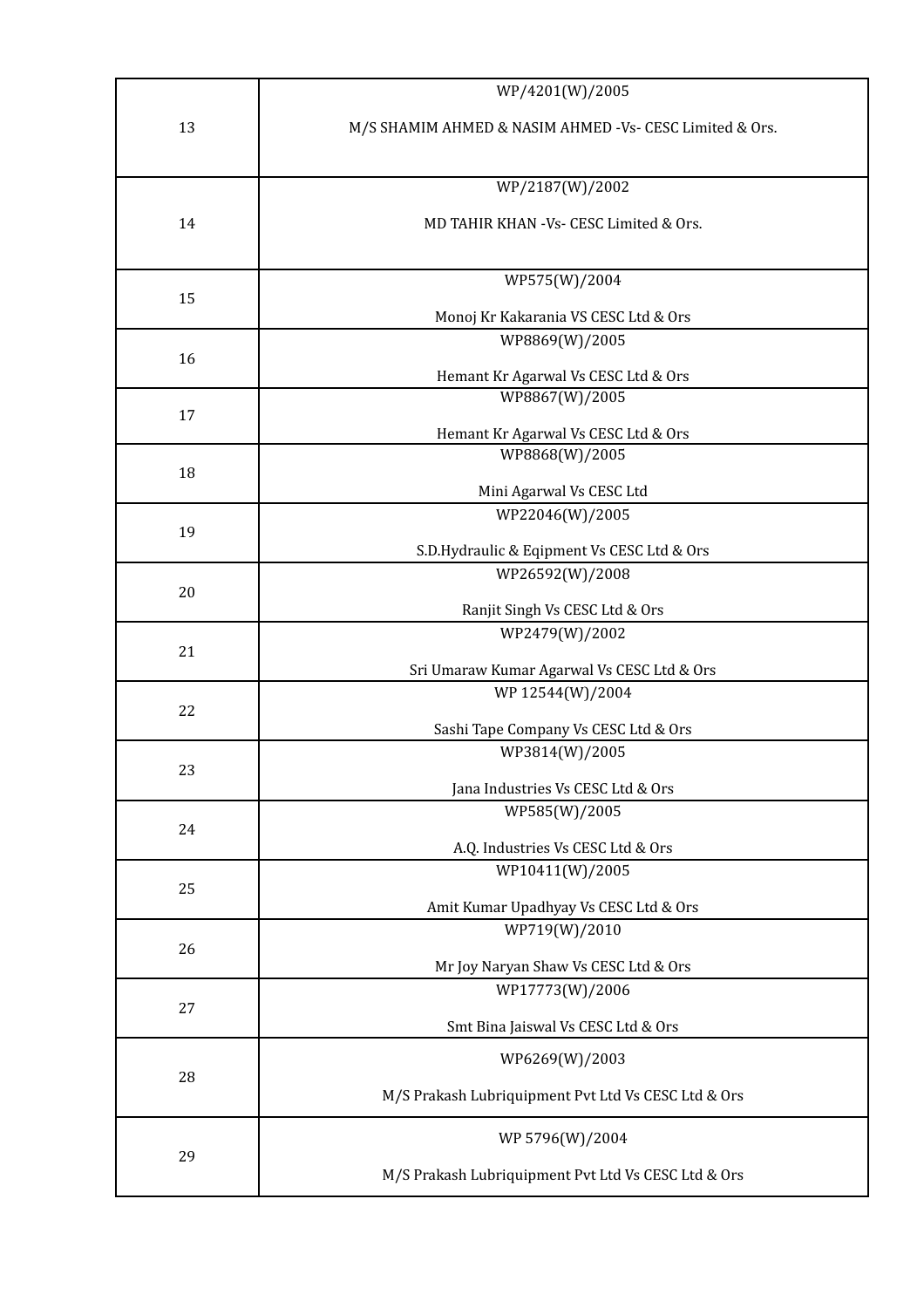| 30 | WP 19061(W)/2005                                   |
|----|----------------------------------------------------|
|    |                                                    |
|    | Umesh Kr Jaiswal Vs CESC Ltd & Ors                 |
| 31 | WP 18646(W)/2004                                   |
|    | Meghraj Tibrewal Vs CESC Ltd & Ors                 |
|    | WP 25777(W)/2008                                   |
| 32 | Murti Devi Vs CESC Ltd & Ors                       |
|    | WP 25570(W)/2008                                   |
| 33 |                                                    |
|    | Om Prakash Pandey Vs CESC Ltd & Ors                |
|    | WP 12331(W)/2002                                   |
| 34 | Subrata Mukherjee Vs CESC Ltd & Ors                |
|    | WP 370(W)/2006                                     |
| 35 |                                                    |
|    | Sanchita Mazumdar Vs CESC Ltd & Ors                |
| 36 | WP 2519(W)/2005                                    |
|    | Sakina Begum Vs CESC Ltd & Ors                     |
|    | WP 10361(W)/2005                                   |
| 37 |                                                    |
|    | Kashinath Shaw Vs CESC Ltd & Ors                   |
| 38 | WP 3060(W)/2005                                    |
|    | Janab Shan Mohammad Vs CESC Ltd & Ors              |
|    | WP 3295(W)/2006                                    |
| 39 | Sankar Prasad Paul Vs CESC Ltd & Ors               |
|    | WP 17638(W)/2009                                   |
| 40 |                                                    |
|    | Kartick Manna Vs CESC Ltd & Ors                    |
|    | WP 555(W)/2006                                     |
| 41 | Samar Bahadur Mishra Vs CESC Ltd & Ors             |
|    | WP 20669(W)/2006                                   |
| 42 |                                                    |
|    | Shyambabu Shaw Vs CESC Ltd & Ors<br>WP8111(W)/2005 |
| 43 |                                                    |
|    | Sudarshan Tewari Vs CESC Ltd & Ors                 |
|    | WP6452(W)/2005                                     |
| 44 | Haradhan & Co Vs CESC Ltd & Ors                    |
|    |                                                    |
| 45 | WP 20040(W)/2004<br>WP 1416(w)/2005                |
|    | Lipi Cinema Vs CESC Ltd & Ors                      |
|    |                                                    |
| 46 | WP252(W)/2006                                      |
|    | Mohinuddin Sk Vs CESC Ltd & Ors                    |
|    | WP19662(W)/2006                                    |
| 47 | Sanjay Kumar Agarwal Vs CESC Ltd & Ors             |
|    | WP 11249(W)/2009                                   |
| 48 |                                                    |
|    | Tara Chand Jain VS CESC Ltd & Ors                  |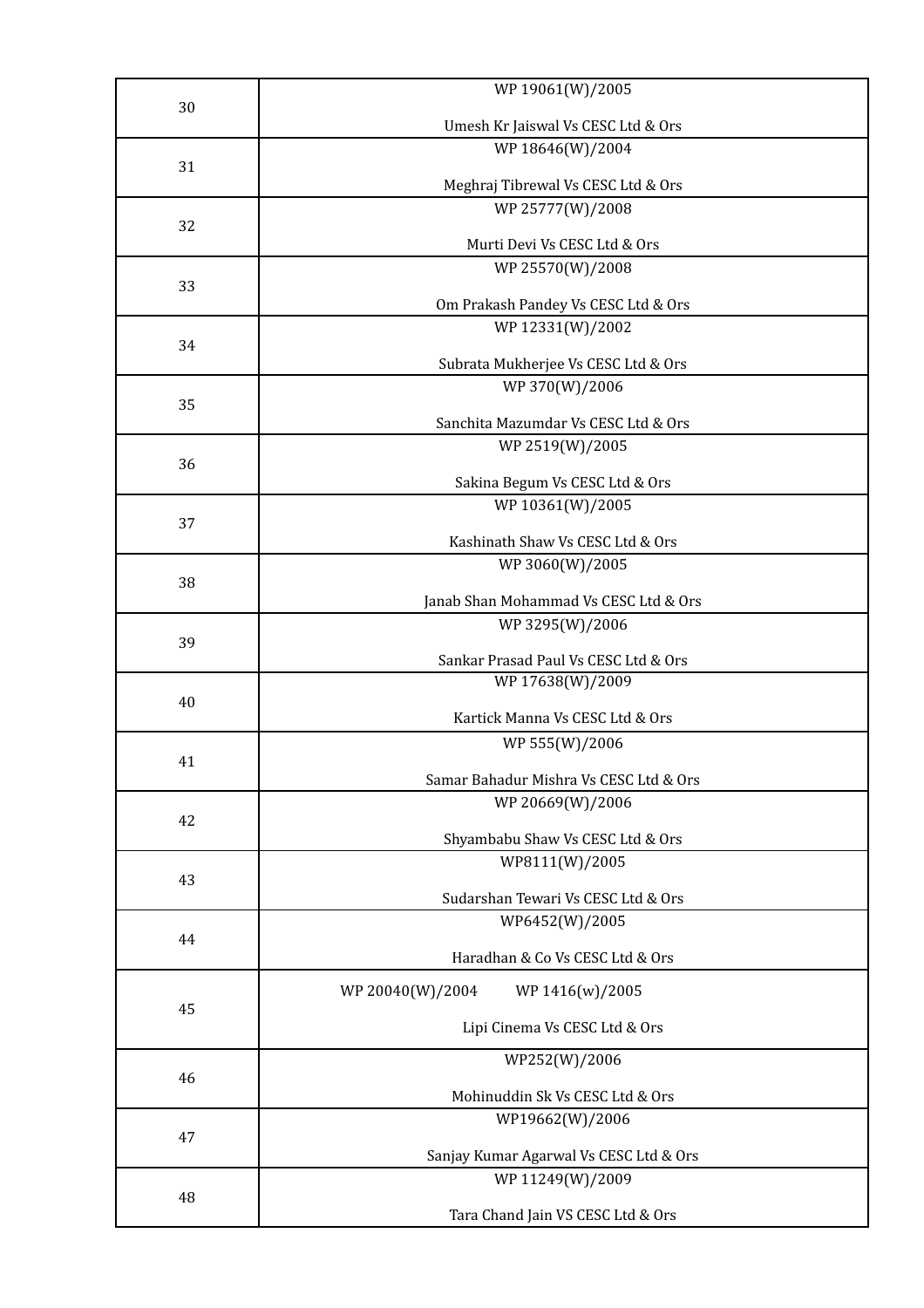|    | WP 11250(W)/2009                               |
|----|------------------------------------------------|
| 49 |                                                |
|    | Tara Chand Jain VS CESC Ltd & Ors              |
| 50 | WP 8136 (W)/2007                               |
|    | Md Anis Zafar Vs CESC Ltd & Ors                |
| 51 | WP 6075 (W)/2003                               |
|    | Sri Purshottam Das Khandelwal Vs CESC Ltd      |
|    | WP32548 (w)/2013                               |
| 52 |                                                |
|    | Chandralekha Shaw Vs CESC Ltd                  |
|    | WP No. 19056(W) of 2001                        |
| 53 |                                                |
|    | Shah Polyfiles - vs - CESC Limited & Ors.      |
|    | WP No. 14283(W) of 2003                        |
| 54 | Shah Polyfiles - vs - CESC Limited & Ors.      |
|    |                                                |
| 55 | WP No. 17188(W) of 2001                        |
|    | Sri Gyarsi Lal Saha - vs - CESC Limited & Ors. |
|    | WP No. 5898(W) of 2010                         |
| 56 |                                                |
|    | Md. Wajid - vs - CESC Limited & Ors.           |
|    | WP No.3285(W) of 2006                          |
| 57 | Md. Imam Baksh - vs - CESC Limited & Ors.      |
|    | WP 242(w)/2002                                 |
| 58 |                                                |
|    | Kuldip Raj Sharma Vs CESC                      |
|    | WP 6230(W)/2007                                |
| 59 |                                                |
|    | Adinath Chatterjee VS CESC Ltd & Ors           |
| 60 | WP 5445(W)/2006                                |
|    | Salim Khan VS CESC Ltd & Ors                   |
|    | WP 2544(W)/2006                                |
| 61 |                                                |
|    | Rajani Thakur VS CESC Ltd & Ors                |
| 62 | WP 9790(W)/2007                                |
|    | Shashi Jhunjhunwala VS CESC Ltd & Ors          |
|    | WP 23376(W)/2007                               |
| 63 |                                                |
|    | Sanat Kr. Jhunjhunwala VS CESC Ltd & Ors       |
|    | WP 11315(W) /2001                              |
| 64 | Sri Kapil Dev Ram - vs - CESC Limited & Ors.   |
|    |                                                |
|    | WP 345 (W) /2003                               |
| 65 | Shiv Ch. Sah - CESC Limited & Ors.             |
|    |                                                |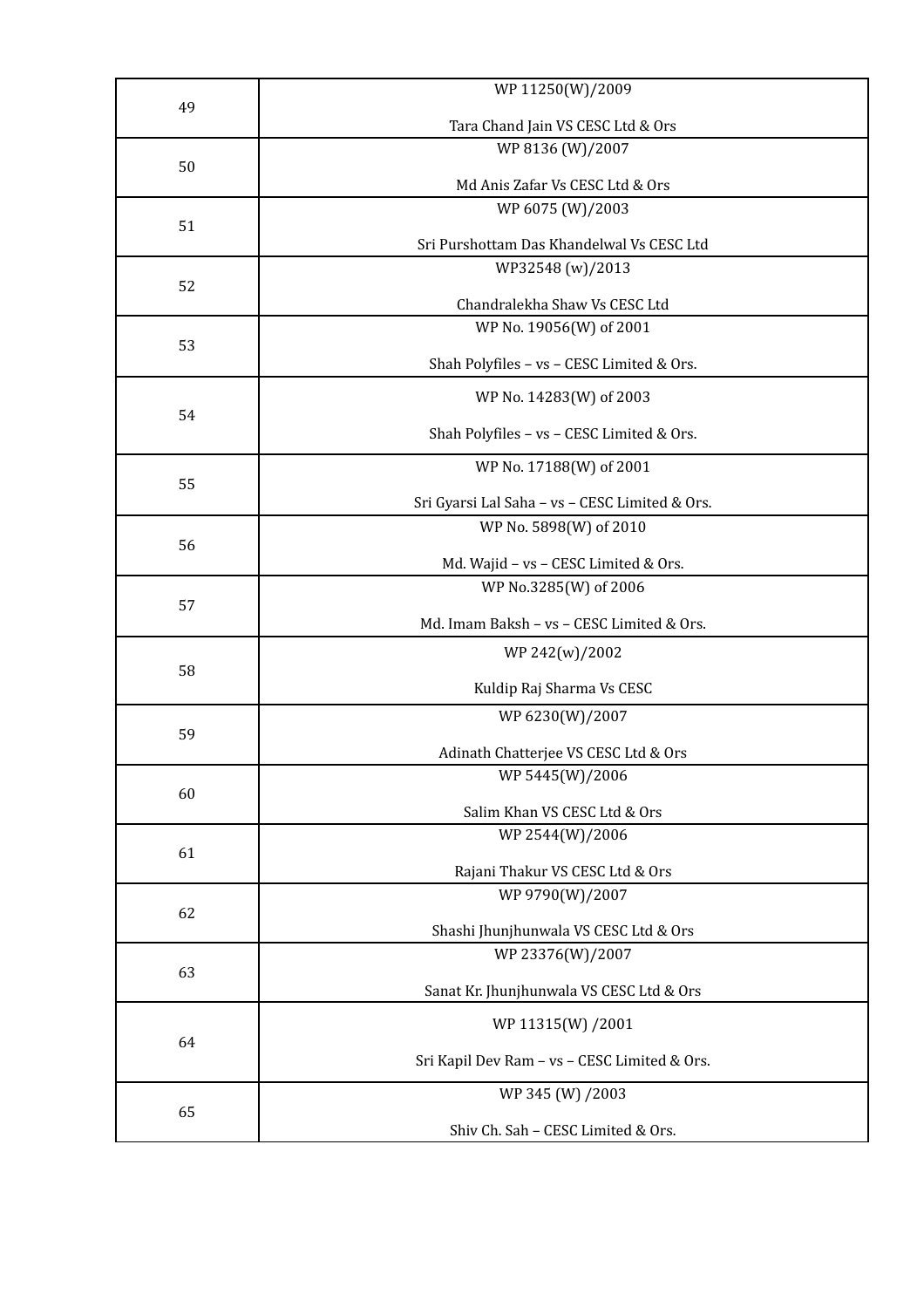| 66 | WP 2105 (W) / 2004<br>Ranjit Sarkar -vs- CESC Limited & Ors. |
|----|--------------------------------------------------------------|
| 67 | WP/19089(W)/2003                                             |
|    | MD DABIR AHMED VS CESC LTD.                                  |
| 68 | WP/404(W)/2003                                               |
|    | OSTERN ENGINEERING PVT LTD VS CESC LTD.                      |
| 69 | WP/14596(W)/2007                                             |
|    | NIRMALA TIWARI VS CESC LTD.                                  |
| 70 | WP/1276(W)/2008                                              |
|    | MRITUNJOY GHOSH VS CESC LTD.                                 |
| 71 | WP/20519(W)/2009                                             |
|    | GOUTAM BANERJEE VS CESC LTD.                                 |
| 72 | WP/20146(W)/2009                                             |
|    | MD ABU JAFAR GAIN VS CESC LTD.                               |
| 73 | WP/6485(W)/2010                                              |
|    | SK RAFFIQUEUDDIN AHMED VS CESC LTD.                          |
| 74 | WP/7375(W)/2010                                              |
|    | PUSHPA DEVI VS CESC LTD.                                     |
| 75 | WP/7374(W)/2010                                              |
|    | TARINI DEVI VS CESC LTD.                                     |
| 76 | WP/16658(W)/2010                                             |
|    | BASANTI SINGH VS CESC LTD.                                   |
| 77 | WP/12729(W)/2010                                             |
|    | SUNIL CH GHOSH VS CESC LTD.                                  |
| 78 | AST/1608/2010                                                |
|    | RAM SWARTH SAH VS CESC LTD.                                  |
| 79 | AST/1605/2010                                                |
|    | VIJAY KR SHAW VS CESC LTD.                                   |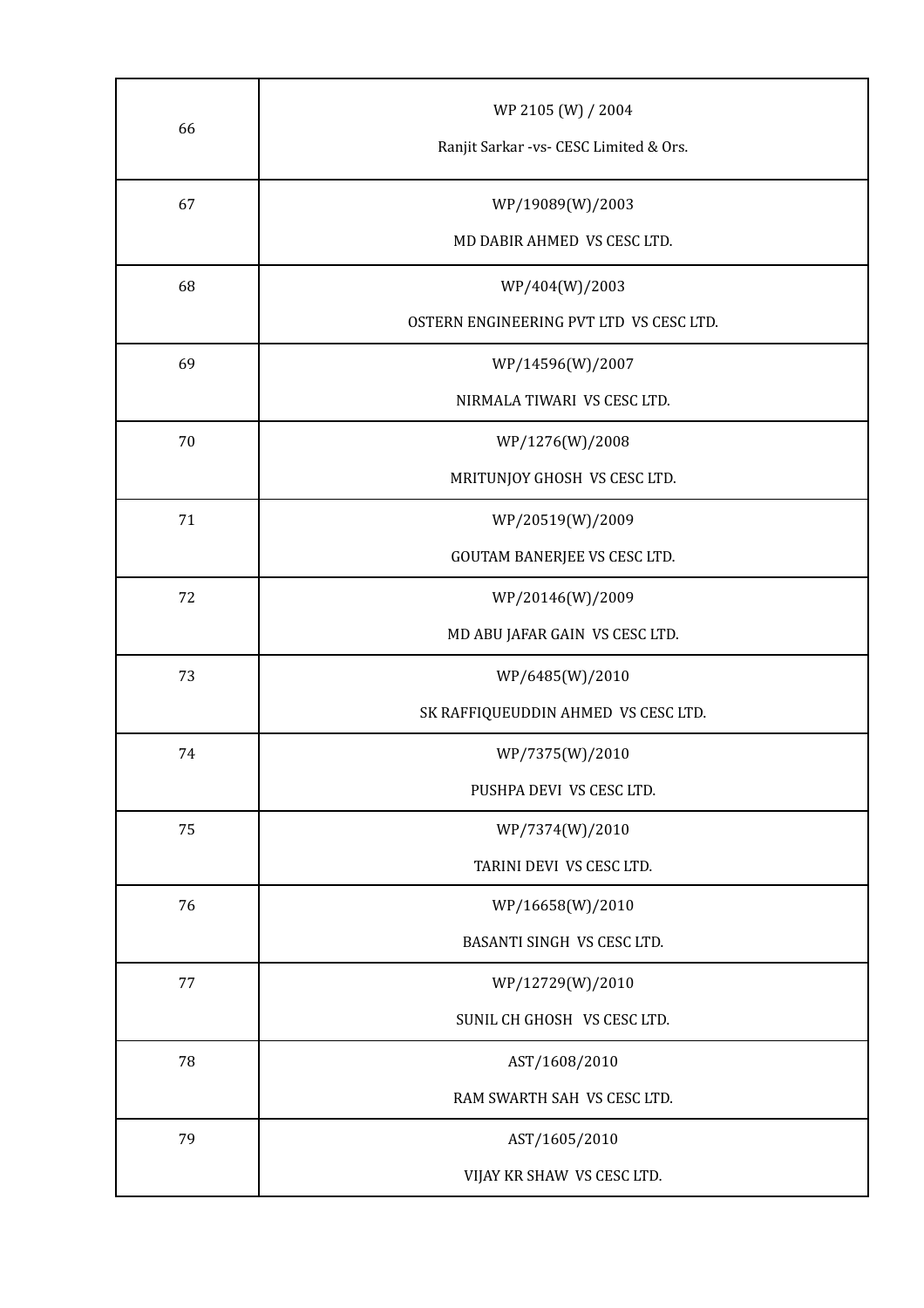| 80 | AST/1611/2010                              |
|----|--------------------------------------------|
|    | RAM LALIT SAH VS CESC LTD.                 |
| 81 | WP/23530(W)/2010                           |
|    | SANDHYA HALDER @ NUPUR MONDAL VS CESC LTD. |
| 82 | WP/24482(W)/2010                           |
|    | RAM JIBAN SAH VS CESC LTD.                 |
| 83 | WP/9117(W)/2011                            |
|    | MAYA RANI BHATTACHARYA VS CESC LTD.        |
| 84 | WP/7594(W)/2010                            |
|    | SANTISUDHA BISWAS VS CESC LTD.             |
| 85 | WP/22833(W)/2005                           |
|    | SAMARJIT MANNA VS CESC LTD.                |
| 86 | WP/3063(W)/2008                            |
|    | SHILA DEVI JAISWAL                         |
| 87 | WP/2858(W)/2008                            |
|    | DEB SADHAN BANERJEE                        |
| 88 | WP/6593(W)/2008                            |
|    | RADHA DEVI CHOWDHURY                       |
| 89 | WP/22591(W)/2008                           |
|    | ASHOK KR GUPTA                             |
| 90 | WP/26749(W)/2008                           |
|    | ANUP CHAKRABORTY                           |
| 91 | WP/31321(W)/2008                           |
|    | RANJIT MONDAL                              |
| 92 | WP/31767(W)/2008                           |
|    | BHAGWAN DAS BINDAWALA                      |
| 93 | WP/31133(W)/2008                           |
|    | DEB SADHAN BANERJEE                        |
| 94 | WP/3271(W)/2007                            |
|    | <b>GURUDAS SEAL</b>                        |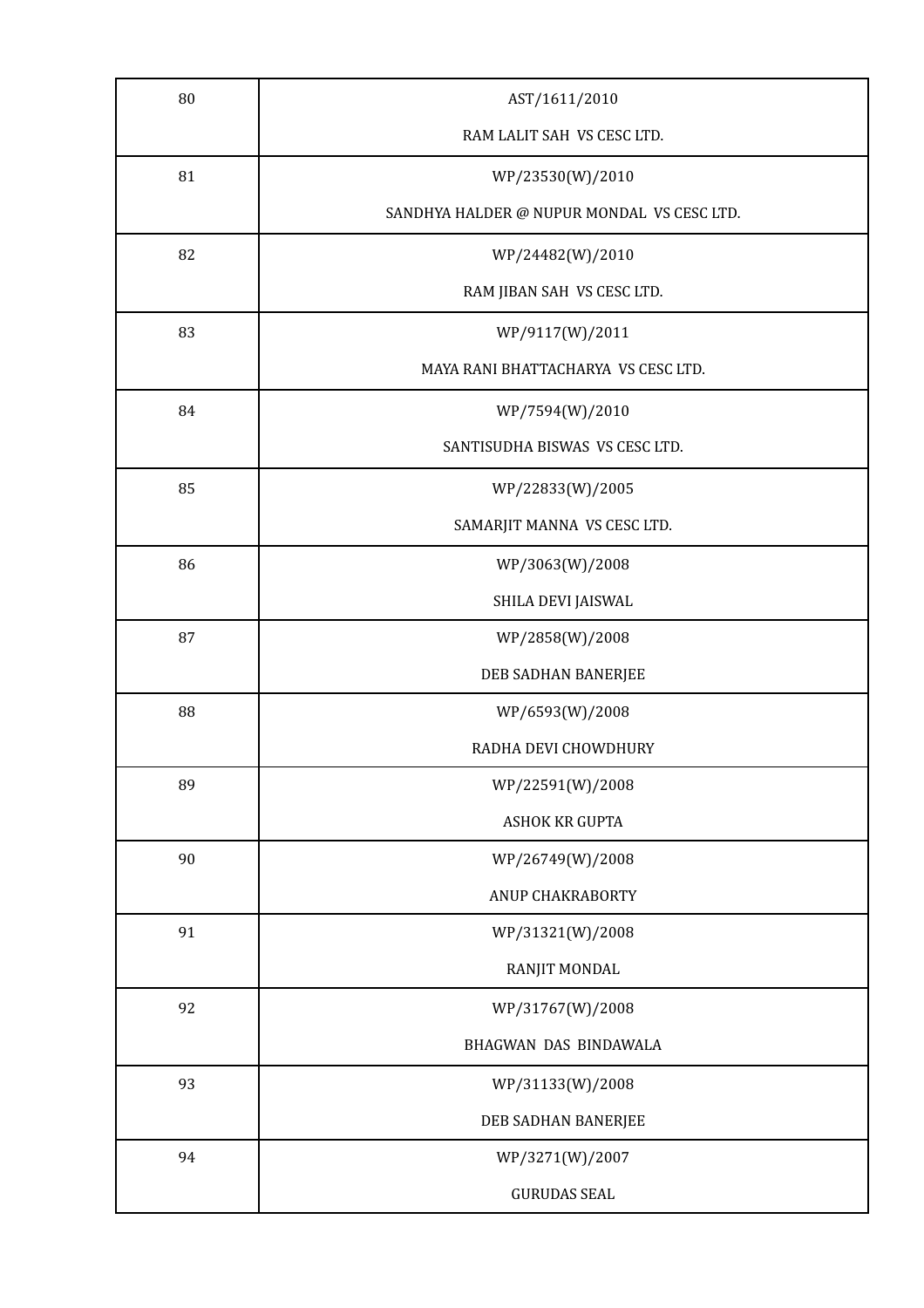| 95  | WP/4940(W)/2007               |
|-----|-------------------------------|
|     | <b>KARTICK SAHA &amp; ORS</b> |
| 96  | WP/11991(W)/2007              |
|     | SHARMISTHA AICH               |
| 97  | WP/12300(W)/2007              |
|     | <b>SUSHANTA DUTTA</b>         |
| 98  | WP/14994(W)/2007              |
|     | <b>UTTAM SHAW &amp; ORS</b>   |
| 99  | WP/21788(W)/2007              |
|     | <b>ASHOK KR MANNA</b>         |
| 100 | WP/4589(W)/2006               |
|     | HARJINDER SINGH               |
| 101 | WP/5963(W)/2006               |
|     | NAND KISHORE BATHWAL          |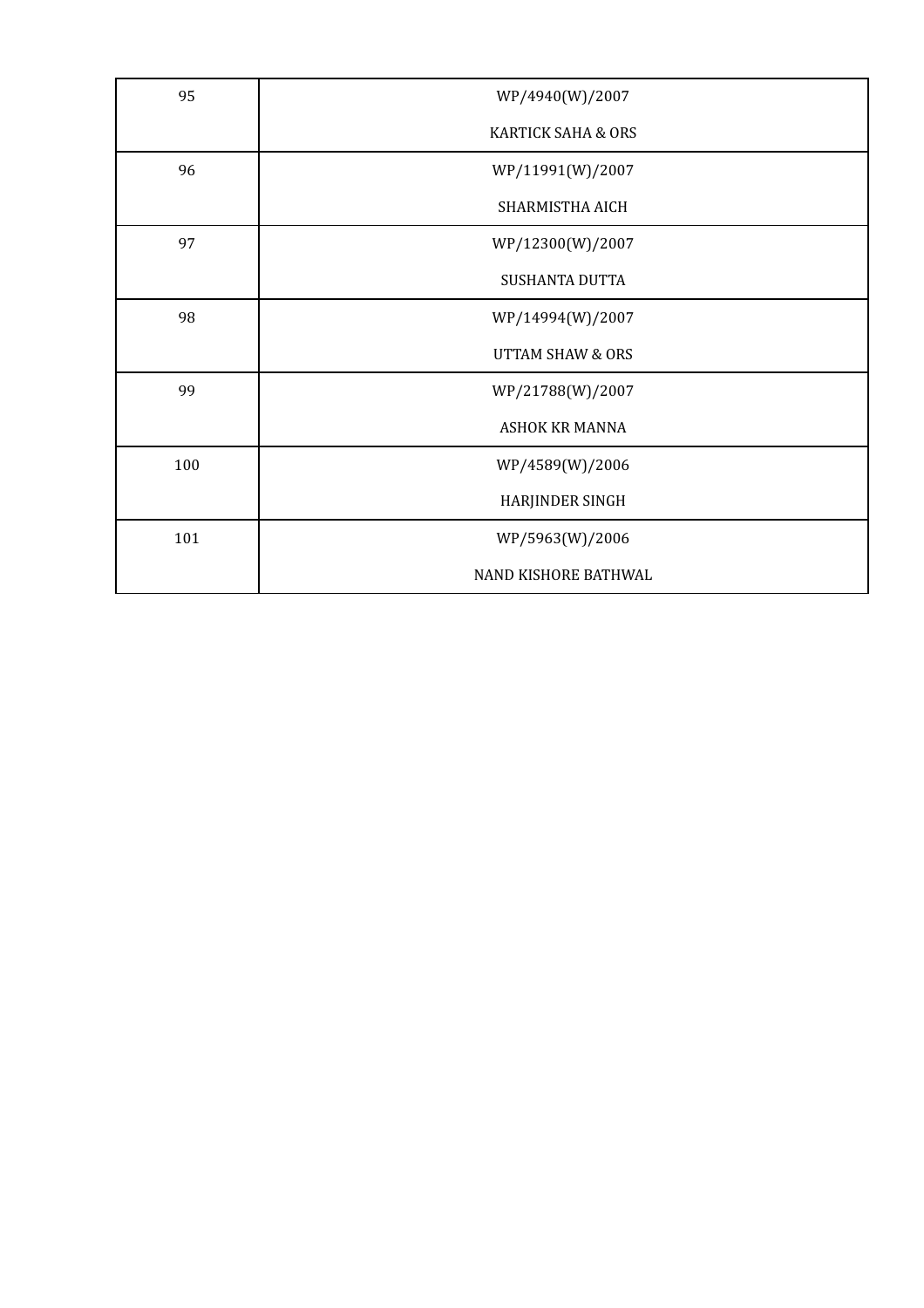## **List of Cases referred to the Lok Adalat, to be held on 30/08/2014 in the 5th Floor of the**

## **Sesqui Centenary Building from 10.30 AM**

## **BENCH NO.2 ROOM NO. 551**

|     | Hon'ble Justice Susanta<br><b>Chatterjee (Retd.)</b> | Sri Dipak Kumar Deb, Bar-at-Law                      | Sri Chittaranjan Das, |
|-----|------------------------------------------------------|------------------------------------------------------|-----------------------|
| 1.  |                                                      | WP/3710(W)/2006                                      |                       |
|     |                                                      | BISWANATH AGARWAL VS CESC LIMITED                    |                       |
| 2.  |                                                      | WP/561(W)/2006                                       |                       |
|     |                                                      | ARIJIT DUTTA VS CESC LIMITED                         |                       |
| 3.  |                                                      | WP/24523(W)/2005                                     |                       |
|     |                                                      | ABDUL KADIR VS CESC LIMITED                          |                       |
| 4.  |                                                      | WP/22612(W)/2005                                     |                       |
|     |                                                      | RAJ KR SHAW VS CESC LIMITED                          |                       |
| 5.  |                                                      | WP/21876(W)/2005                                     |                       |
|     |                                                      | SANKARI GHOSH & ORS VS CESC LIMITED                  |                       |
| 6.  |                                                      | WP/17851(W)/2005                                     |                       |
|     |                                                      | GORACHAND MONDAL VS CESC LIMITED                     |                       |
| 7.  |                                                      | WP/15449(W)/2005                                     |                       |
|     |                                                      | TUSHAR KANTI PAUL VS CESC LIMITED                    |                       |
| 8.  |                                                      | WP/9379(W)/2005                                      |                       |
|     |                                                      | MD SHAFIQUE VS CESC LIMITED                          |                       |
| 9.  |                                                      | WP/9257(W)/2005                                      |                       |
|     |                                                      | RAJ KR VERMA VS CESC LIMITED                         |                       |
| 10. |                                                      | WP/9064(W)/2005                                      |                       |
|     |                                                      |                                                      |                       |
| 11. |                                                      | PRAVABATI JODHANI VS CESC LIMITED<br>WP/8810(W)/2005 |                       |
|     |                                                      |                                                      |                       |
|     |                                                      | MANJU DEVI KOTHARI VS CESC LIMITED                   |                       |
| 12. |                                                      | WP/8799(W)/2005                                      |                       |
|     |                                                      | BHARATI KOTHARI VS CESC LIMITED                      |                       |
| 13. |                                                      | WP/10496(W)/2005                                     |                       |
|     |                                                      | BIMLA DEVI DAGA VS CESC LIMITED                      |                       |
| 14. |                                                      | WP/10495(W)/2005                                     |                       |
|     |                                                      | JHANKU DEVI KOTHARI VS CESC LIMITED                  |                       |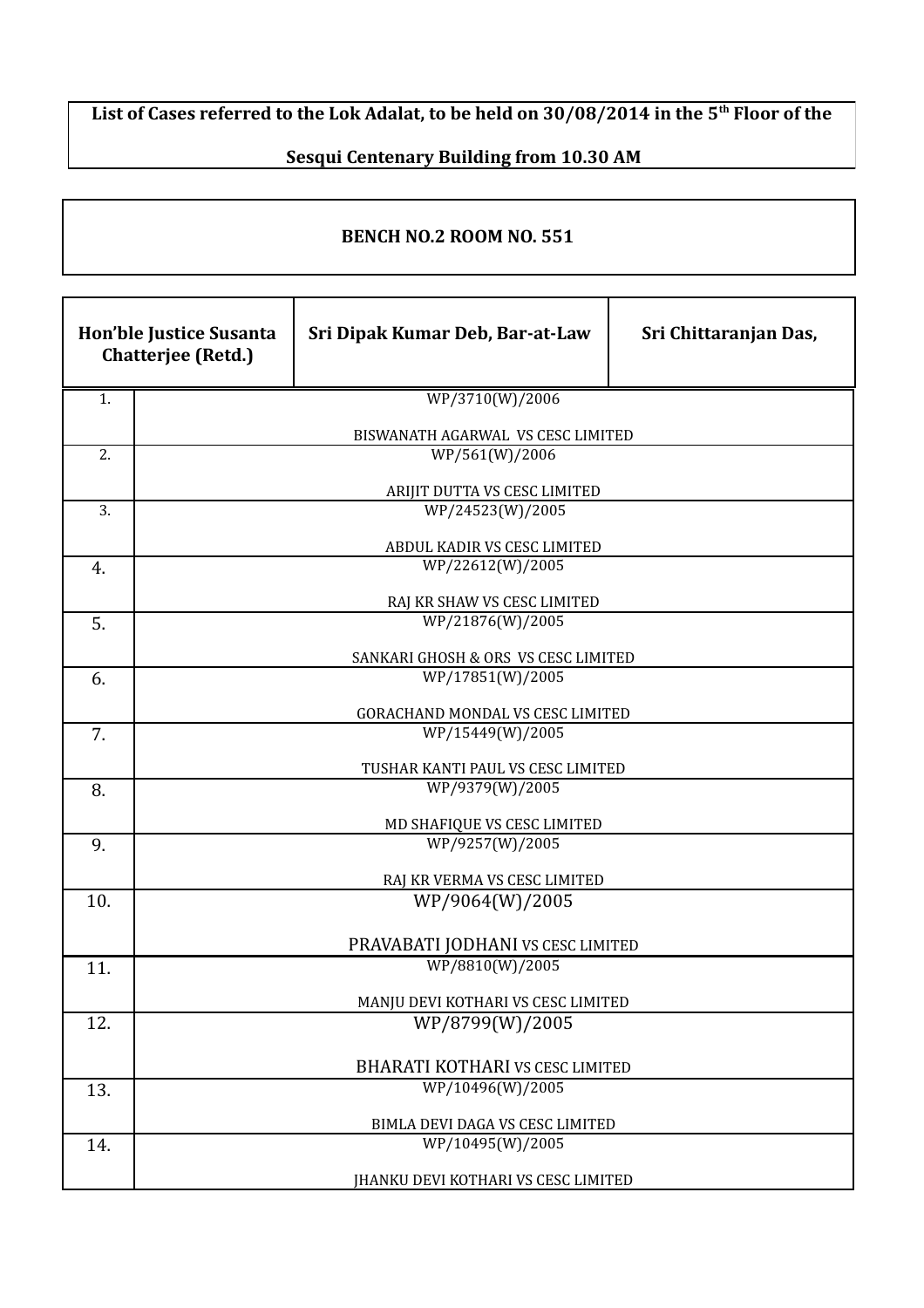| 15. | WP/10494(W)/2005                                       |
|-----|--------------------------------------------------------|
|     |                                                        |
|     | HARI KISHAN MOHATA VS CESC LIMITED                     |
| 16. | WP/10493(W)/2005                                       |
|     |                                                        |
|     | HIRALAL JHAWAR VS CESC LIMITED<br>WP/10492(W)/2005     |
| 17. |                                                        |
|     | SAJJAN DEVI CHORARIA VS CESC LIMITED                   |
| 18. | WP/10491(W)/2005                                       |
|     | TARA NAHATA VS CESC LIMITED                            |
| 19. | WP/10490(W)/2005                                       |
|     |                                                        |
|     | PANNA DEVI DAMANI VS CESC LIMITED                      |
| 20. | WP/10350(W)/2005                                       |
|     | SOHAN RAJ JAIN VS CESC LIMITED                         |
| 21. | WP/10349(W)/2005                                       |
|     | SUSHIL KR DUDHERIA VS CESC LIMITED                     |
| 22. | WP/10342(W)/2005                                       |
|     |                                                        |
|     | JAI KISHAN CHANDAK VS CESC LIMITED<br>WP/10227(W)/2005 |
| 23. |                                                        |
|     | NIRMAL KR BENGANI VS CESC LIMITED                      |
| 24. | WP/10226(W)/2005                                       |
|     | ALOK AGARWAL VS CESC LIMITED                           |
| 25. | WP/10225(W)/2005                                       |
|     |                                                        |
|     | <b>SURESH KR DAGA VS CESC LIMITED</b>                  |
| 26. | WP/10224(W)/2005                                       |
|     | AGARWAL NIWAS VS CESC LIMITED                          |
|     |                                                        |
|     |                                                        |
| 27. | WP/10223(W)/2005                                       |
|     | SUNIL RAMESH CH SHAH VS CESC LIMITED                   |
| 28. | WP/10708(W)/2005                                       |
|     | GHANASHYAM JHAWAR VS CESC LIMITED                      |
| 29. | WP/10709(W)/2005                                       |
|     | GITA DEVI SANGNERIA VS CESC LIMITED                    |
| 30. | WP/10707(W)/2005                                       |
|     |                                                        |
| 31. | ARUN KR MACKER VS CESC LIMITED<br>WP/10706(W)/2005     |
|     |                                                        |
|     | RAJESH KR MACKER VS CESC LIMITED                       |
| 32. | WP/10705(W)/2005                                       |
|     |                                                        |
|     | DAYA MUNI CHAURASIA VS CESC LIMITED                    |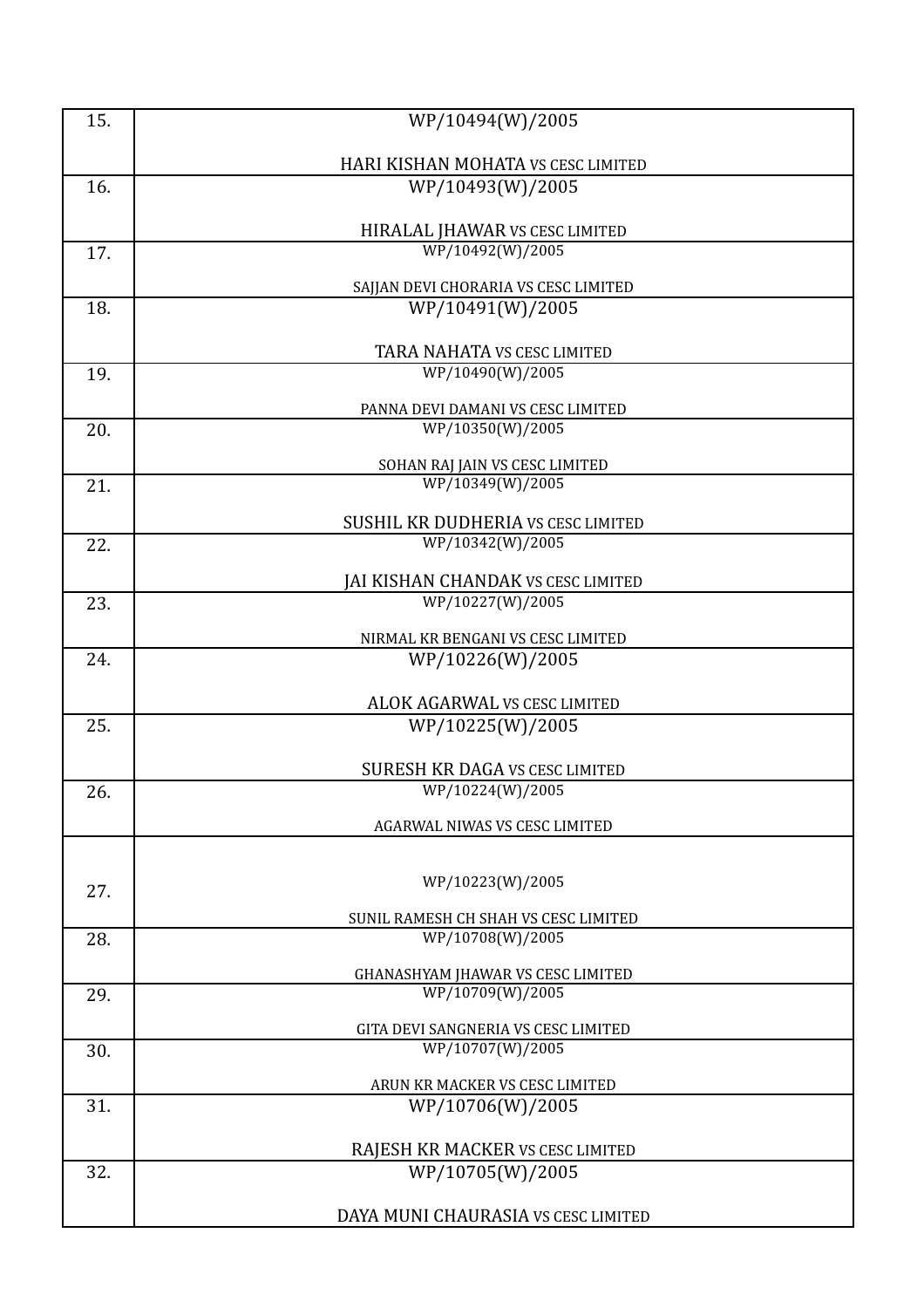| 33. | WP/10704(W)/2005                               |
|-----|------------------------------------------------|
|     |                                                |
|     | ALOK KR JAIN VS CESC LIMITED                   |
| 34. | WP/10702(W)/2005                               |
|     |                                                |
|     | BIJOY PRAKASH CHAURASIA VS CESC LIMITED        |
| 35. | WP/10703(W)/2005                               |
|     | ASHA CHOWDHURY VS CESC LIMITED                 |
| 36. | WP/10839(W)/2005                               |
|     |                                                |
|     | <b>SUJIT SINGH VS CESC LIMITED</b>             |
| 37. | WP/10838(W)/2005                               |
|     |                                                |
|     | SINGH NIWAS VS CESC LIMITED                    |
| 38. | WP/10840(W)/2005                               |
|     | MANOJ KR KHATUWALA VS CESC LIMITED             |
| 39. | WP/9469(W)/2005                                |
|     | PRAKASH SOLANKI VS CESC LIMITED                |
| 40. | WP/19979(W)/2003                               |
|     | KAMALA BISWAS VS CESC LIMITED                  |
| 41. | WP/3234(W)/2000                                |
|     |                                                |
|     | <b>GANESH CH DEY &amp; ANRS</b>                |
| 42. | WP/589(W)/2000                                 |
|     | VIJAY KR KHETRI                                |
| 43. | WP/6086(W)/2001                                |
|     | ANIS AHMED KHAN                                |
| 44. | WP/1593/2001                                   |
|     | MURARILAL PATWARI                              |
| 45. | WP/22809(W)/2010                               |
|     |                                                |
| 46. | <b>SUBHASIS CHATTERJEE</b><br>WP/22821(W)/2010 |
|     |                                                |
|     | ROYAL BLUE ACCESSORIES COMPANY                 |
| 47. | WP/22815(W)/2010                               |
|     | NARMADA EQUIPMENT & SPARES COMPANY             |
| 48. | WP/18499(W)/2010                               |
|     | OM PRAKASH SHAW                                |
| 49. | WP/15040(W)/2010                               |
|     |                                                |
| 50. | AKBAR-E-MAHFUZ ALAM<br>WP/14015(W)/2010        |
|     |                                                |
|     | THE STATE BANK OF INDIA EMPLOYEE'S CO-         |
| 51. | WP/6433(W)/2010                                |
|     | SATYA NARAYAN JHAWAR                           |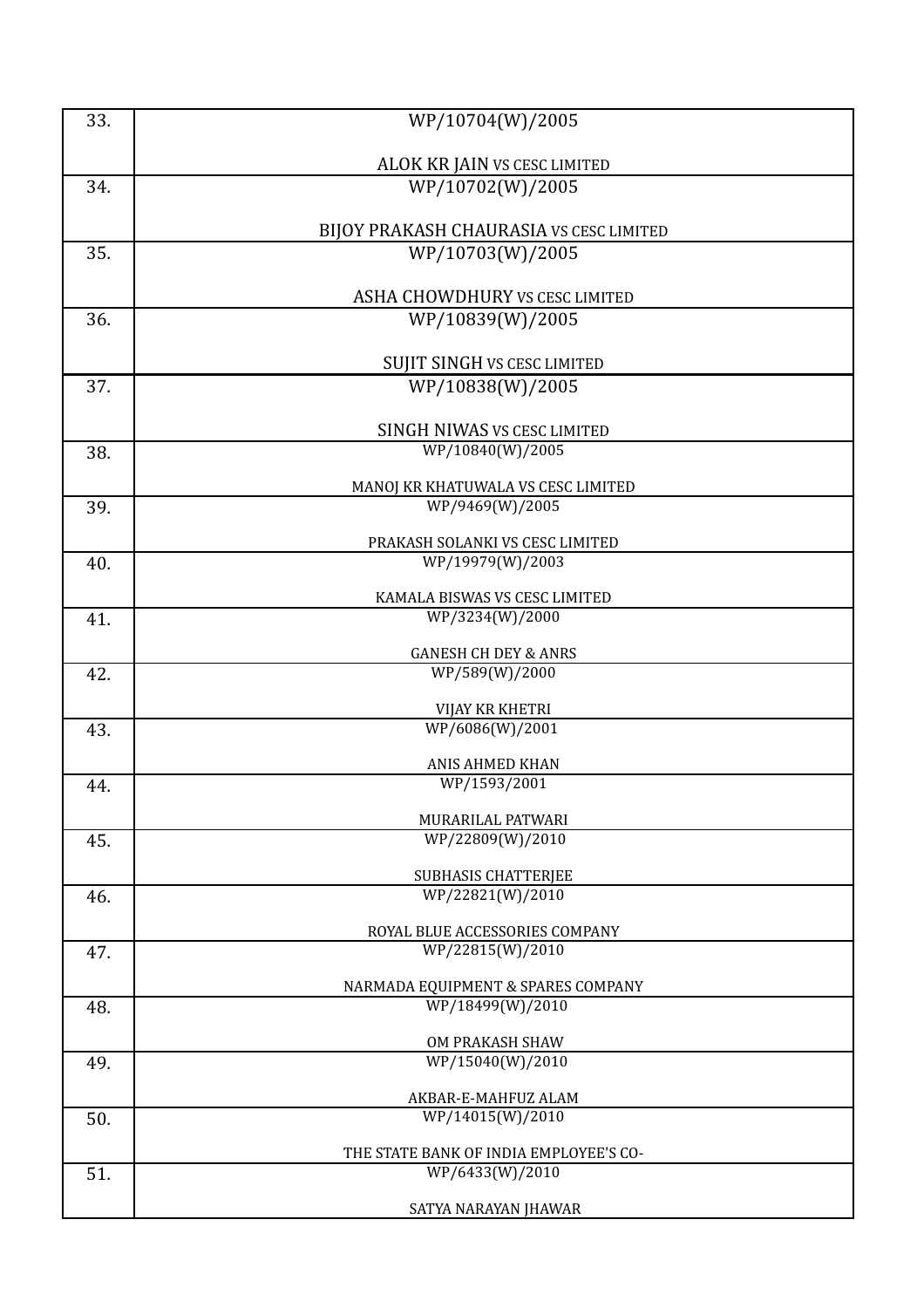| 52. | WP/6442(W)/2010                                              |
|-----|--------------------------------------------------------------|
|     |                                                              |
| 53. | SUSHIL KR JAJUDIA<br>WP/6434(W)/2010                         |
|     |                                                              |
|     | RAMDAYAL PERIWAL                                             |
| 54. | WP/3780(W)/2010                                              |
|     | NISHAT ARSHAD                                                |
| 55. | WP/2878(W)/2010                                              |
|     | MD AMIN AHMED                                                |
| 56. | WP/20276(W)/2009                                             |
|     | <b>D BOSE &amp; BROHERS</b>                                  |
| 57. | WP/15367(W)/2009                                             |
|     |                                                              |
| 58. | NIDHU BHUSAN MONDAL<br>$\overline{\text{WP}}$ /12923(W)/2009 |
|     |                                                              |
|     | <b>ANIL KR BAID</b>                                          |
| 59. | WP/12925(W)/2009                                             |
|     | <b>JITENDRA BOTHRA</b>                                       |
| 60. | WP/11419(W)/2009                                             |
|     | PRAKASH CHAND GHIYA                                          |
| 61. | WP/9957(W)/2009                                              |
|     | <b>SUBHASH DE</b>                                            |
| 62. | WP/221(W)/2006                                               |
|     | <b>KALI SANKAR</b>                                           |
| 63. | <b>KALI SANKAR</b>                                           |
|     |                                                              |
| 64. | PARTHA ACHARYA<br>WP/156(W)/2006                             |
|     |                                                              |
| 65. | SREE AHINSA PRACHAR SAMITY<br>WP/326(W)/2006                 |
|     |                                                              |
|     | MAHMOOD KHAN<br>WP/344(W)/2006                               |
| 66. |                                                              |
|     | RUPA ISMAIL                                                  |
|     | WP/2279(W)/2006                                              |
| 67. | URBAN ENGINEERING ASSOCIATION                                |
|     |                                                              |
| 68. | 69.WP/2544(W)/2006                                           |
|     | R70.AJANI THAKUR                                             |
| 69. | WP/271.380(W)/2006                                           |
|     | <b>HAIDER ALI</b>                                            |
| 70. | WP/2799(W)/2006                                              |
|     | SK MOZAFFAR AHMED                                            |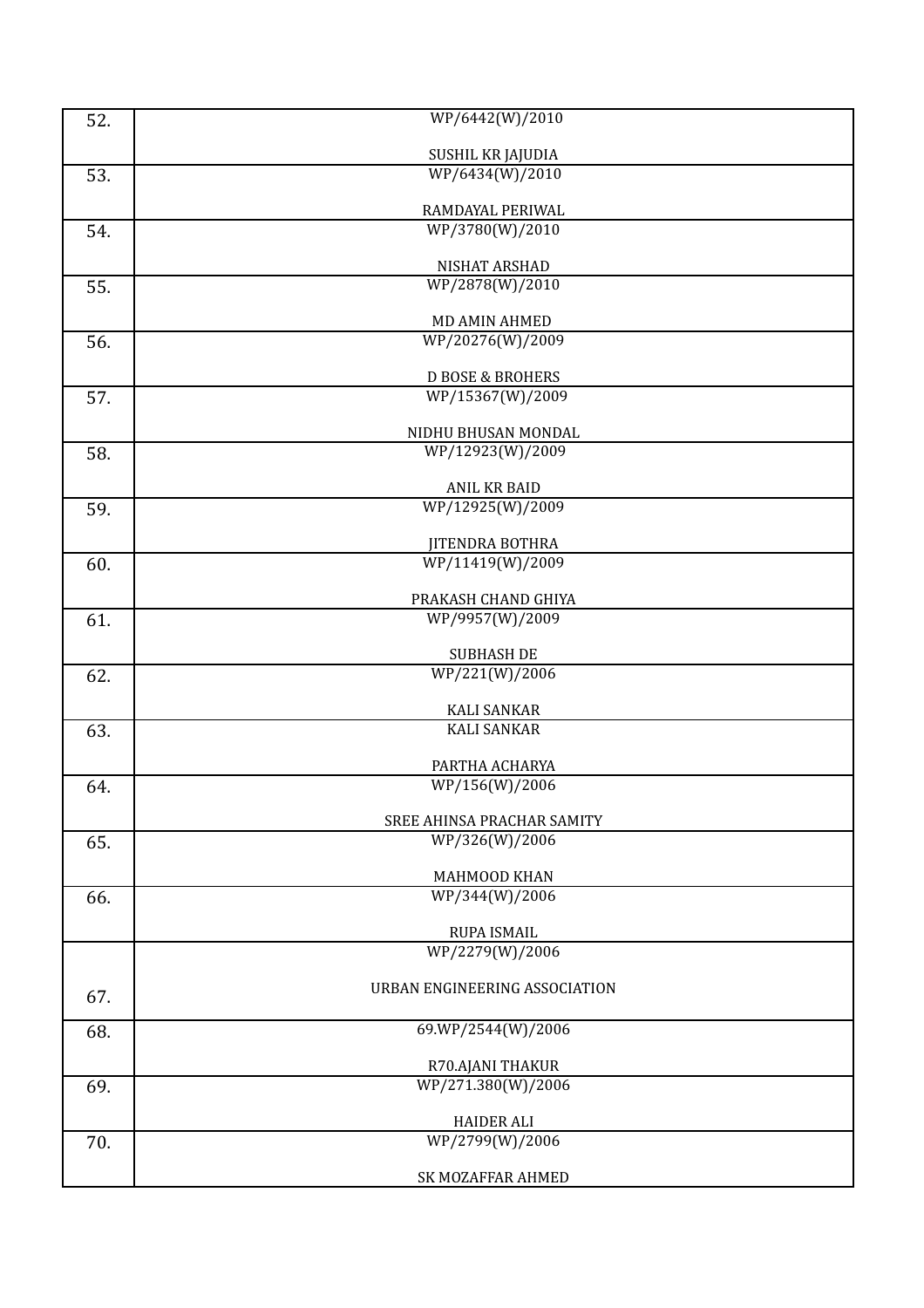| 71. | WP/2579(W)/2006                       |  |
|-----|---------------------------------------|--|
|     | PURNIMA PAUL                          |  |
| 72. | WP/3208(W)/2006                       |  |
|     |                                       |  |
|     | SURAJ KR MALHOTRA                     |  |
| 73. | WP/5301(W)/2006                       |  |
|     | NEMAI CHANDRA MAITY                   |  |
| 74. | WP/5302(W)/2006                       |  |
|     | <b>TAPAN MAITY</b>                    |  |
| 75. | WP/5445(W)/2006                       |  |
|     | 76.SALIM KHAN                         |  |
| 76. | WP/5447(W)/2006                       |  |
|     |                                       |  |
|     | MAQBOOL AHMED                         |  |
|     |                                       |  |
| 77. | WP/5526(W)/2006                       |  |
|     | AJAZ AHMED KHATRI                     |  |
| 78. | WP/7690(W)/2006                       |  |
|     |                                       |  |
| 79. | <b>MD NIZAM</b><br>WP/7686(W)/2006    |  |
|     |                                       |  |
|     | SANTOSH KR SAHA                       |  |
| 80. | WP/5176(W)/2006                       |  |
|     | <b>RANA ALI</b>                       |  |
| 81. | WP/6115(W)/2006                       |  |
|     | RAJIB AGARWAL                         |  |
| 82. | WP/7691(W)/2006                       |  |
|     |                                       |  |
| 83. | MD SHAKIL<br>WP/6970(W)/2006          |  |
|     |                                       |  |
|     | <b>BINOD KR SINGH</b>                 |  |
| 84. | WP/7330(W)/2006                       |  |
|     | <b>SABA AFTAB</b>                     |  |
| 85. | WP/2759(W)/2006                       |  |
|     | <b>JAWED EQBAL</b>                    |  |
| 86. | WP/8697(W)/2006                       |  |
|     |                                       |  |
| 87. | NAROTTAM LAL NIGAM<br>WP/8699(W)/2006 |  |
|     |                                       |  |
|     | RAMESHWAR PRASAD                      |  |
| 88. | WP/9619(W)/2006                       |  |
|     | ISRAR AHMED SIDDIQUE                  |  |
|     |                                       |  |
|     | WP/9325(W)/2006                       |  |
| 89. |                                       |  |
|     | ANIL KR SHAW                          |  |